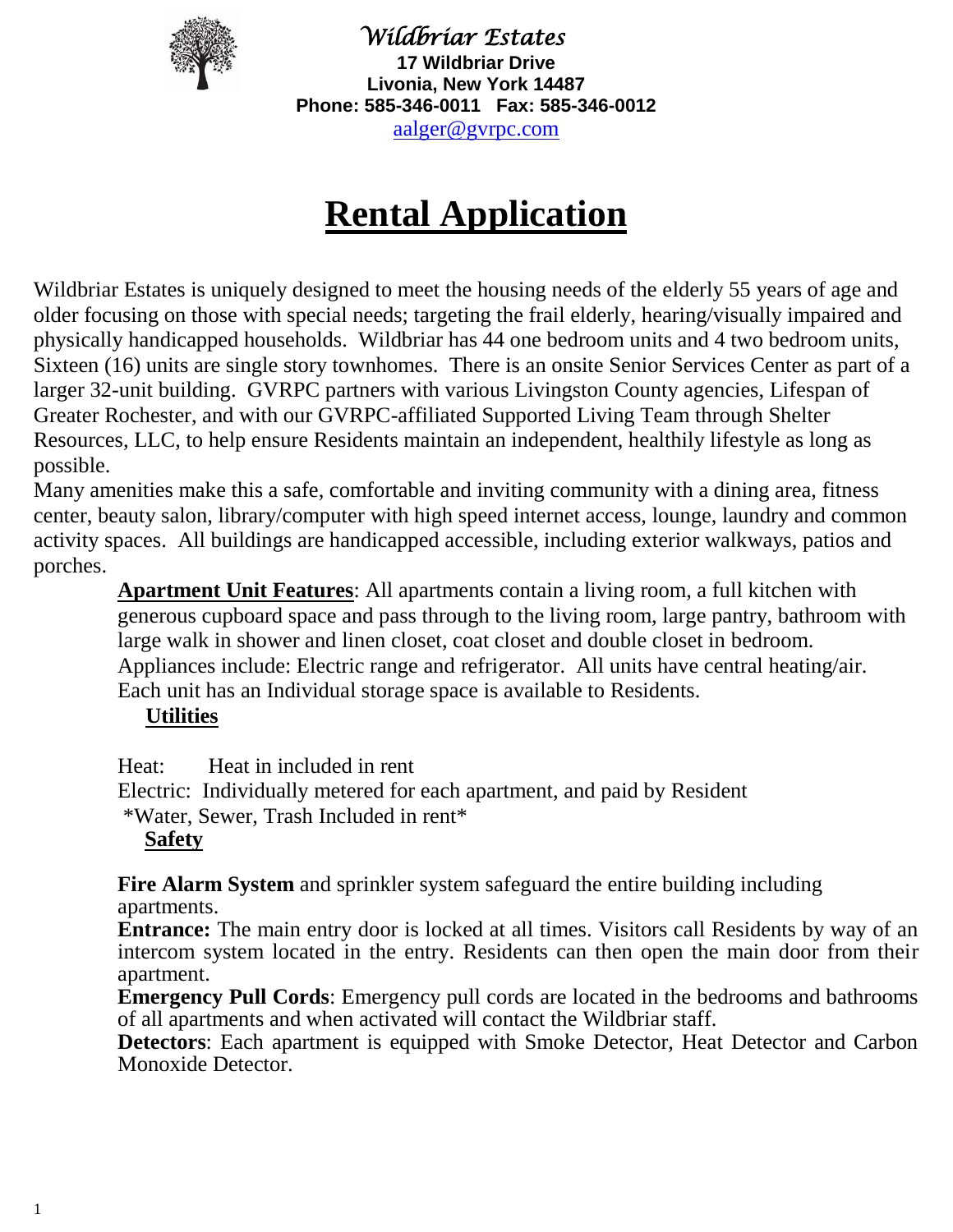To eligible for an apartment, Household Gross Maximum Incomes must be under the amounts below: (\*AMI is Area Median Income).

| One person household | 33,720 |
|----------------------|--------|
| Two person household | 38,520 |

Income, other eligibility and occupancy requirements may apply. Limited number of rental subsidies is available.

Rents range from \$630-\$775 depending on unit

Coordinated Supported Living Amenity and Supported Housing Packages range from \$100-\$185 monthly, please refer to the Supported Services as this is part of your application for Residency. Refer to page 10 of this application.

Fill in all items. Do not leave any questions blank. There is no application fee. Landlord references, credit checks and criminal checks will be competed. After your application has been processed, you will be notified by mail. If your application meets the eligibility requirements for this property, it will be placed on the waiting list unless there is availability. When a vacancy is expected, you will be contacted with information on further steps.

\*keep this portion for your reference when you are returning you application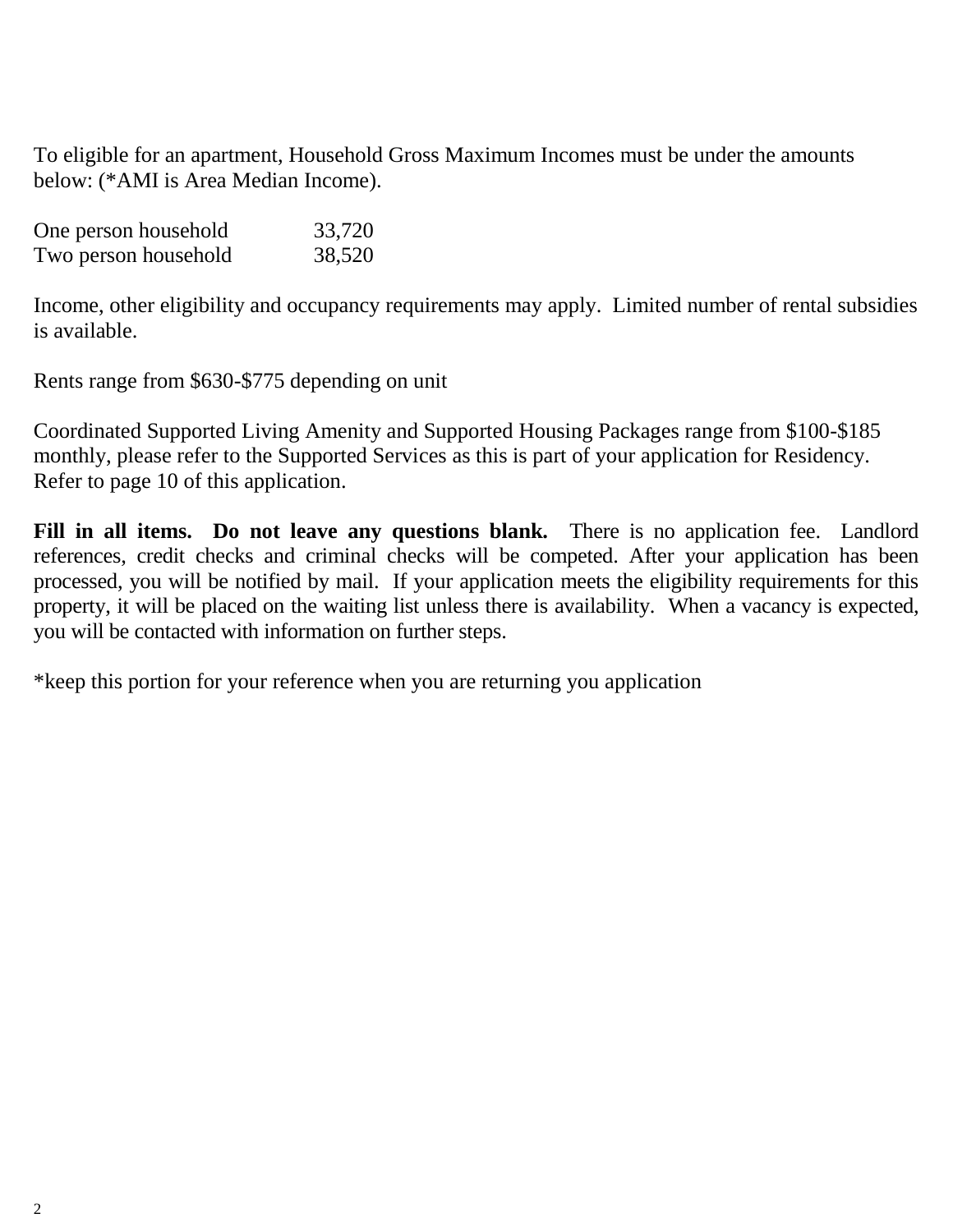

**RENTAL APPLICATION**

If you need assistance completing this form, please contact the Site Manager. Any individual with a disability who needs accommodation with respect to this correspondence should inform the Site Manager.

**Language services are available to those with Limited English Proficiency at no cost.**

**Please return to: 17 Wildbriar Drive Livonia, NY 14487 Phone (585) 346-0011 Fax (585) 346-0012 TTY 1-800-662-1220 aalger@gvrpc.com**

| OFFICE USE ONLY:     |
|----------------------|
|                      |
| Date Received        |
| <b>Time Received</b> |
|                      |
| Initials             |
| Disposition          |
|                      |
|                      |

| <b>Preference:</b>         | Audio/Visual | <b>United States</b> | Homeless  | Handicap   |
|----------------------------|--------------|----------------------|-----------|------------|
| Check Box if it applies    | Accessible   | Military Veteran     |           | Accessible |
| <b>Number of Bedrooms:</b> | Bedroom      | Bedroom              | 2 Bedroom | 2 Bedroom  |
|                            | Apartment    | Townhouse            | Apartment | Townhouse  |

#### **Fill in all areas completely to avoid the return of your application for being incomplete. If it does not apply, enter "NA". Please Print.**

It will be your responsibility to provide management with all the necessary information to properly process your application and verify your eligibility. This includes names, addresses, phone and fax numbers, where applicable and any other information required. If questions are not answered, the application may be deemed to be incomplete and could be returned to you. Please answer truthfully, as all information is verified while processing your application...

#### **APPLICANT INFORMATION:**

|               | <b>CURRENT Address:</b> If using a P.O. Box number, please include your street address |           |     | <b>Phone Numbers:</b> |
|---------------|----------------------------------------------------------------------------------------|-----------|-----|-----------------------|
|               |                                                                                        |           |     | Home:                 |
|               |                                                                                        |           |     |                       |
| First Name    | Middle Initial                                                                         | Last Name |     | Cell:                 |
|               |                                                                                        |           |     |                       |
| <b>Street</b> |                                                                                        |           |     | Work:                 |
|               |                                                                                        |           |     | Email:                |
| City          |                                                                                        | State     | Zip |                       |

#### **CO-APPLICANT INFORMATION:**

|               | <b>CURRENT Address:</b> If using a PO Box number, please include your street address |              |     | <b>Phone Numbers:</b> |
|---------------|--------------------------------------------------------------------------------------|--------------|-----|-----------------------|
|               |                                                                                      |              |     | Home:                 |
|               |                                                                                      |              |     |                       |
| First Name    | Middle Initial                                                                       | Last Name    |     | Cell:                 |
|               |                                                                                      |              |     | Work:                 |
| <b>Street</b> |                                                                                      |              |     |                       |
|               |                                                                                      |              |     | Email:                |
| City          |                                                                                      | <b>State</b> | Zip |                       |
|               |                                                                                      |              |     |                       |

| Name of person to notify in case of emergency: | Phone#: |
|------------------------------------------------|---------|
|                                                |         |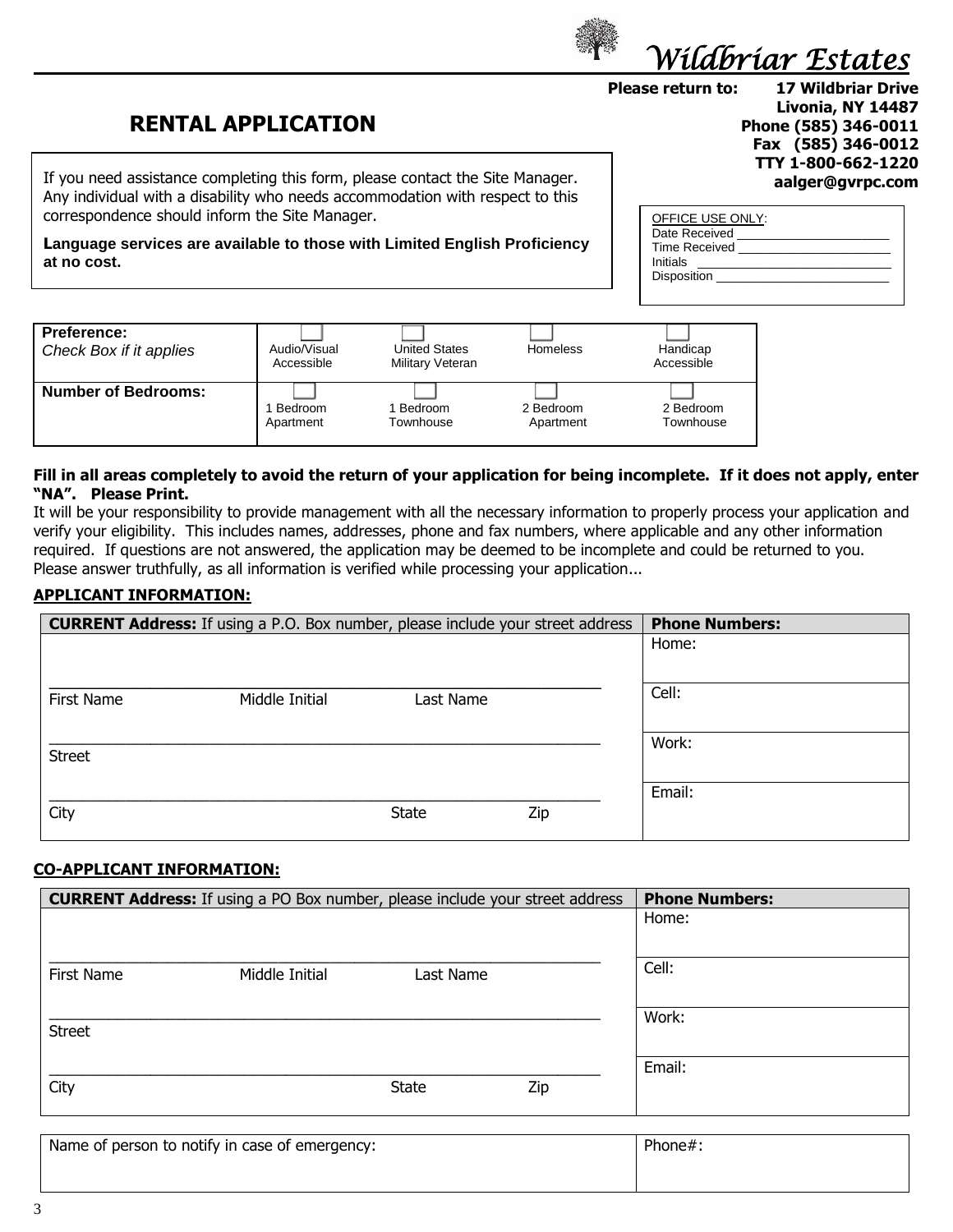**HOUSEHOLD MEMBERS** List ALL persons who will be living in the apartment.

You must use the correct legal name for each household member as it appears on the social security card.

| <b>Name</b>    | <b>Social Security #</b> | <b>Birthdate</b> | Age |
|----------------|--------------------------|------------------|-----|
| (Applicant)    |                          |                  |     |
|                |                          |                  |     |
|                |                          |                  |     |
| (Co-Applicant) |                          |                  |     |
|                |                          |                  |     |
|                |                          |                  |     |

#### **INCOME List ALL sources of income (gross income before deductions):**

| <b>Source of Income per month:</b>                      | <b>Applicant</b> | <b>Co-Applicant</b> |
|---------------------------------------------------------|------------------|---------------------|
| Employment /month (include tips and bonuses)            | \$               | \$                  |
| Public Assistance (DSS/TANF) do not include food stamps | \$               | \$                  |
| Unemployment                                            | \$               | \$                  |
| Social Security before Medicare deduction               | \$               | \$                  |
| Supplemental Security Income (SSI)                      | \$               | \$                  |
| NY State Supplement Program (SSP)                       | \$               | \$                  |
| <b>Disability</b>                                       | \$               | \$                  |
| Worker's Compensation                                   | \$               | \$                  |
| Alimony or Child Support                                | \$               | \$                  |
| Insurance Policies Monthly Income (not premiums)        | \$               | \$                  |
| IRA, Pensions or Annuity income                         | \$               | \$                  |
| <b>Veterans Administration Pension</b>                  | \$               | \$                  |
| Self-Employment or Business income                      | \$               | \$                  |
| Income from Rent or Sale of Property                    | \$               | \$                  |
| Regular contributions from outside the household        | \$               | \$                  |
| All Other Income                                        | \$               | \$                  |
| <b>TOTAL HOUSEHOLD INCOME</b><br>before deductions      | \$               | \$                  |

| <b>Applicant Name</b> | <b>Current Applicant Employer</b> | <b>Employer Address</b> |
|-----------------------|-----------------------------------|-------------------------|
|                       |                                   |                         |
|                       |                                   |                         |
|                       |                                   |                         |
| <b>Phone Number</b>   |                                   | Dates Employed:         |
|                       |                                   |                         |

| <b>Co-Applicant</b><br><b>Name</b> | <b>Current Co-Applicant Employer</b> | <b>Employer Address</b> |
|------------------------------------|--------------------------------------|-------------------------|
|                                    |                                      |                         |
| Phone Number                       |                                      | Dates Employed::        |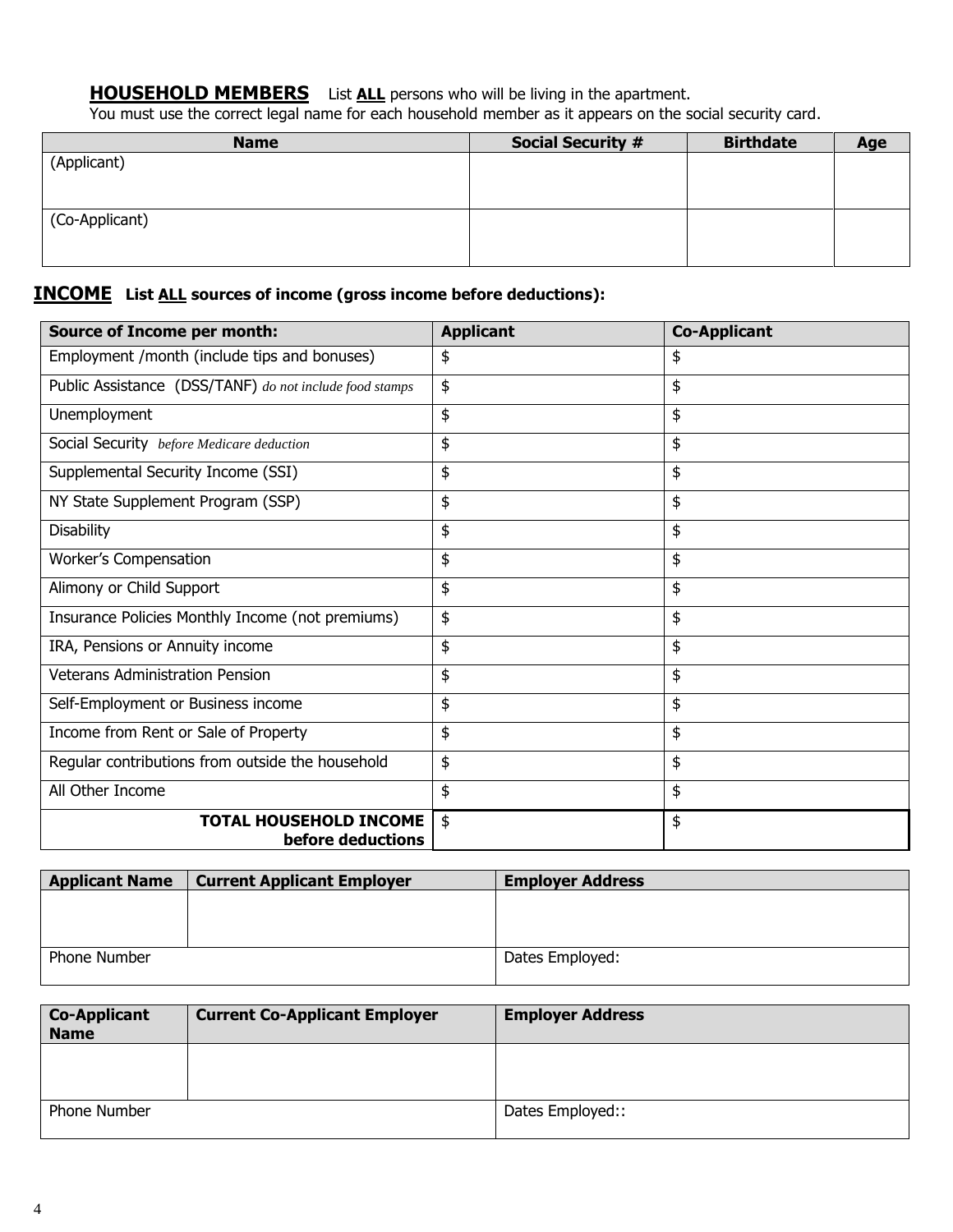### **ASSETS List ALL assets:**

**CURRENT ASSETS** (list all assets currently held by all household members and the cash value). Cash value is the market value less any reasonable costs that would be incurred in converting the assets to cash (i.e. broker and legal fees).

| <b>Current Assets</b>                                       | <b>Cash Value</b> | Bank(s), Credit Union(s) or Company |
|-------------------------------------------------------------|-------------------|-------------------------------------|
| <b>Checking Accounts</b>                                    | \$                |                                     |
| Savings Accounts                                            | \$                |                                     |
| Annuity, Mutual Funds                                       | \$                |                                     |
| Certificates of Deposit (CD's)                              | \$                |                                     |
| IRA, Keogh, 401K accounts                                   | \$                |                                     |
| Money Market Funds                                          | \$                |                                     |
| <b>Mutual Funds</b>                                         | \$                |                                     |
| Stocks, Bonds                                               | \$                |                                     |
| <b>Trusts</b>                                               | \$                |                                     |
| <b>Business</b>                                             | \$                |                                     |
| House (minus mortgage owed)                                 | \$                |                                     |
| Personal Property held as an investment                     | \$                |                                     |
| Life Insurance (Whole or Universal only)                    | \$                |                                     |
| Real Property (rental property or other capital investment) | \$                |                                     |
| Savings Bonds or Treasury Bills                             | \$                |                                     |
| Cash                                                        | \$                |                                     |
| Investment value of items in safety deposit box             | \$                |                                     |
| Any Other Asset                                             | \$                |                                     |
| <b>Total Assets:</b>                                        |                   |                                     |

Do you have a BURIAL ACCOUNT? Yes No Through which funeral home? \_\_\_\_\_\_\_\_\_\_\_\_\_\_\_\_\_\_\_\_\_\_\_\_\_\_\_\_\_\_\_

#### **ASSETS DISPOSED**

Have you given away, sold or transferred ownership of any assets for less than fair market value (for less than the cash value) in the last two years?  $\Box$  Yes  $\Box$  No

| <b>Assets Disposed</b> | <b>Cash Value</b> | <b>Date Disposed</b> |
|------------------------|-------------------|----------------------|
|                        |                   |                      |
|                        |                   |                      |
|                        |                   |                      |
|                        |                   |                      |
|                        |                   |                      |
|                        |                   |                      |

When do you want to move? Why do you want to move?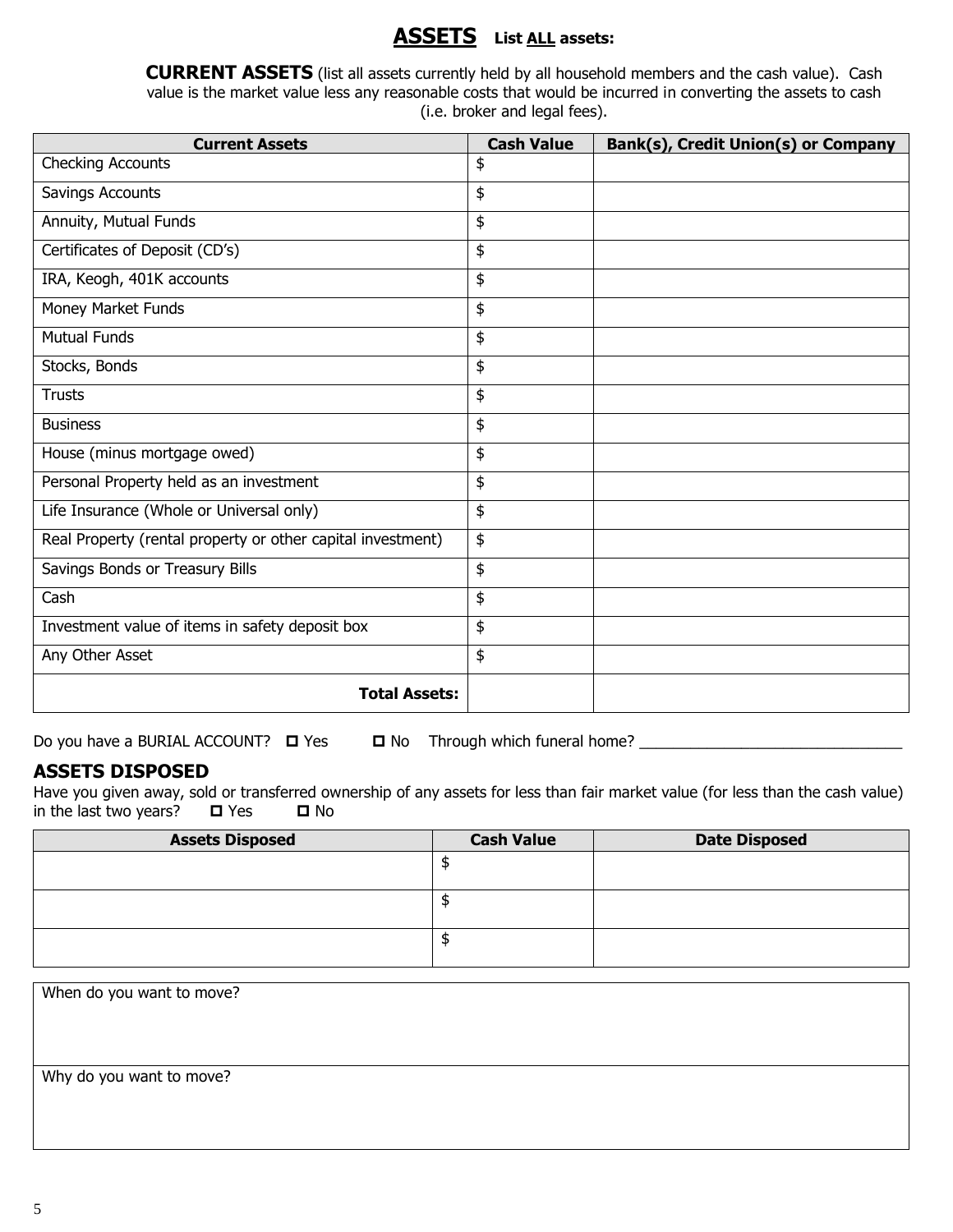### **ADDITIONAL INFORMATION**

| How did you hear about Wildbriar Estates                                                                                                                                      |                                                       |                  |     |
|-------------------------------------------------------------------------------------------------------------------------------------------------------------------------------|-------------------------------------------------------|------------------|-----|
| ___ Pennysaver or Shopper<br>Internet                                                                                                                                         |                                                       |                  |     |
| __ Word of Mouth                                                                                                                                                              | __ A Resident of the Apartment Complex                |                  |     |
| ___ Drive-by                                                                                                                                                                  | <b>____</b> Agency (Name) ___________________________ |                  |     |
| __ Friend or family member                                                                                                                                                    |                                                       |                  |     |
|                                                                                                                                                                               |                                                       | Circle Yes or No |     |
| Do you understand that Wildbriar Estates Congregate Apartments is a <b>SMOKE-FREE</b> apartment                                                                               |                                                       |                  |     |
| building and you are willing to adhere to this policy which is an Addendum to the Lease that there is<br>no smoking in or around the complex including inside the apartments? |                                                       | Yes              | No  |
| Do You understand that Wildbriar Estates is a Supported Congregate Housing Complex, and there is                                                                              |                                                       |                  |     |
| a separate monthly fee you will be responsible for paying?                                                                                                                    |                                                       | Yes              | No  |
| Are you a Military Veteran? If yes,                                                                                                                                           |                                                       |                  |     |
|                                                                                                                                                                               |                                                       | Yes              | No  |
|                                                                                                                                                                               |                                                       |                  |     |
| Are you a spouse of a Military Veteran?                                                                                                                                       |                                                       |                  |     |
|                                                                                                                                                                               |                                                       | Yes              | No  |
|                                                                                                                                                                               |                                                       |                  |     |
| Will this apartment be your only residence?                                                                                                                                   |                                                       | Yes              | No  |
|                                                                                                                                                                               |                                                       |                  |     |
| Do you expect a change in household size? If yes, when? Explain:                                                                                                              |                                                       |                  |     |
|                                                                                                                                                                               |                                                       | Yes              | No  |
|                                                                                                                                                                               |                                                       |                  |     |
| Do you have a pet? If yes, what kind? This property allows a cat or a dog which weigh less than 30<br>pounds. A Pet Deposit will be required.                                 |                                                       | Yes              | No  |
|                                                                                                                                                                               |                                                       |                  |     |
| Will <b>ANY</b> household member be or have been full-time students during five months of this calendar                                                                       |                                                       |                  |     |
| year or upcoming year at an educational institution?                                                                                                                          |                                                       | Yes              | No  |
| Are there any foster children or foster adults who are part of the household?                                                                                                 |                                                       |                  |     |
|                                                                                                                                                                               |                                                       | Yes              | No  |
|                                                                                                                                                                               |                                                       |                  |     |
| Is any household member currently an abuser of or addicted to alcohol or any illegal substance?                                                                               |                                                       |                  |     |
|                                                                                                                                                                               |                                                       | Yes              | No. |
| Has any member of your household ever been convicted of manufacturing or distributing a controlled                                                                            |                                                       |                  |     |
| substance?                                                                                                                                                                    |                                                       | Yes              | No  |
|                                                                                                                                                                               |                                                       |                  |     |
| Has anyone in your household been charged or convicted of a crime? List offense and year:                                                                                     |                                                       |                  |     |
|                                                                                                                                                                               |                                                       | Yes              | No  |
| Has anyone in your household been registered as a sex offender program in any state?                                                                                          |                                                       |                  |     |
| If yes, where?                                                                                                                                                                |                                                       | Yes              | No  |
|                                                                                                                                                                               |                                                       |                  |     |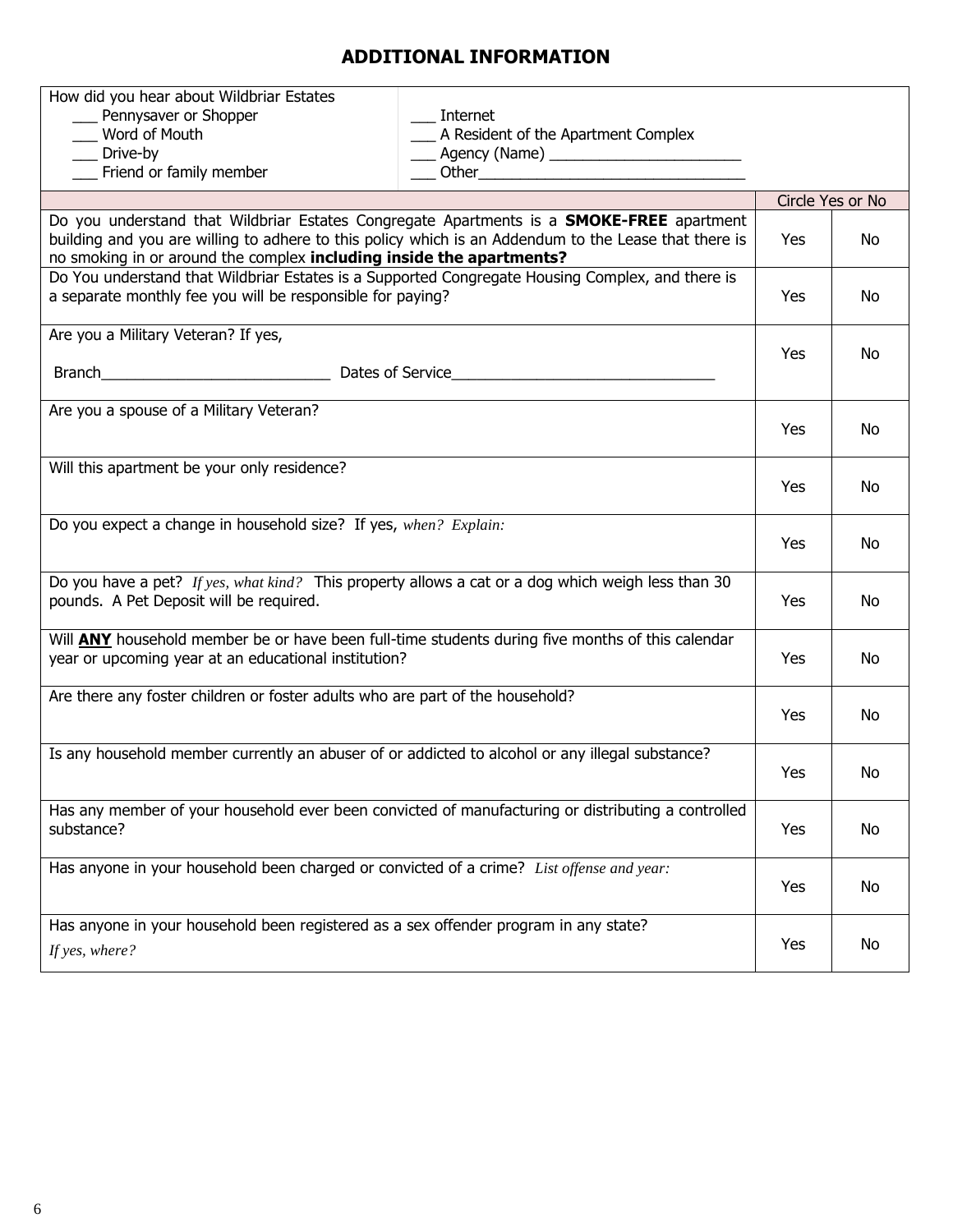

 *Wildbriar Estates*

**17 Wildbriar Drive Livonia, New York 14487 Phone: 585-346-0011 Fax: 585-346-0012**

### **Landlord Reference Release Form**

LANDLORD references must be provided to be considered for an application.

List **name** and **address** of your current landlord and **PREVIOUS** landlord. **(DO NOT LIST RELATIVES)**

### **APPLICANT:**

| <b>Current Address of Applicant:</b>                |           |                         |                         |                                  |  |
|-----------------------------------------------------|-----------|-------------------------|-------------------------|----------------------------------|--|
|                                                     |           |                         |                         |                                  |  |
| <b>Street</b>                                       |           |                         |                         |                                  |  |
| City                                                |           | State                   |                         | Zip                              |  |
| <b>Current Landlord: (Do not list relatives)</b>    |           |                         |                         | <b>Phone Numbers:</b> (required) |  |
|                                                     |           |                         |                         |                                  |  |
| Landlord Name                                       |           |                         |                         |                                  |  |
| <b>Street</b>                                       |           |                         |                         |                                  |  |
| City                                                |           | State                   | Zip                     |                                  |  |
| Previous Address: Required.                         |           |                         |                         |                                  |  |
|                                                     |           |                         |                         |                                  |  |
| <b>Street</b>                                       |           |                         |                         |                                  |  |
| City                                                |           | <b>State</b>            | Zip                     |                                  |  |
| Length of Residency: from _________ to ____________ |           |                         | Monthly Rent Amount: \$ |                                  |  |
|                                                     |           |                         |                         |                                  |  |
| <b>Previous Landlord:</b>                           | Required. | (Do not list relatives) |                         | <b>Phone Numbers:</b> (required) |  |
| Landlord Name                                       |           |                         |                         |                                  |  |
| <b>Street</b>                                       |           |                         |                         |                                  |  |
| City                                                |           | <b>State</b>            | Zip                     |                                  |  |

Consent: I/we consent to allow the management to request and obtain information from my landlords for the purpose of verifying my eligibility for housing. I hereby authorize & instruct any entity or person contacted by the Management to release such information to them.

| Applicant Signature           | Date |
|-------------------------------|------|
| <b>Co-Applicant Signature</b> | Date |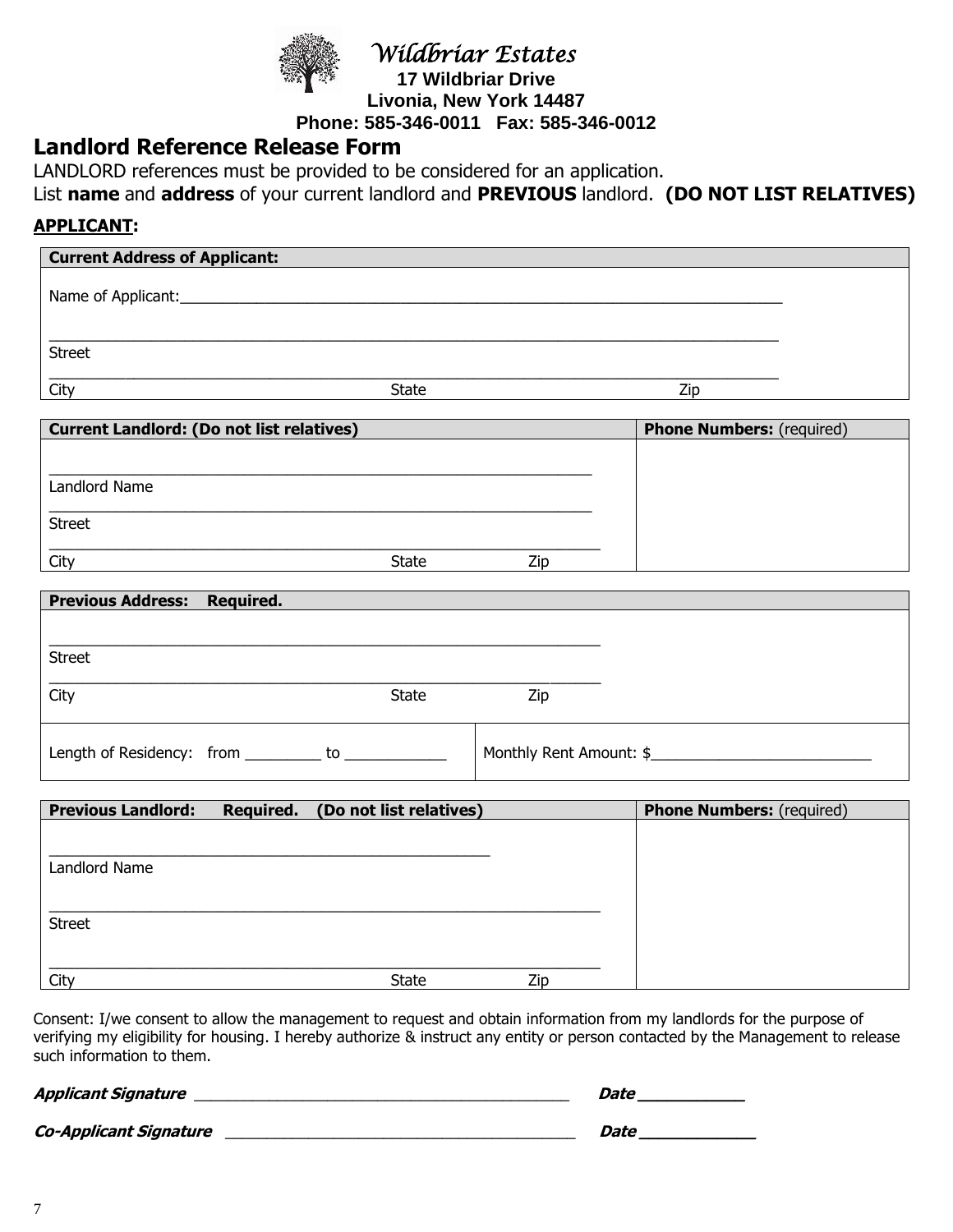*Wildbriar Estates*

# **CERTIFICATION**

I/We certify that all information in this application is true to the best of my/our knowledge and that I/we understand that false statements or information are punishable by law and will lead to cancellation of this application or termination of tenancy after occupancy.

I/We understand that we must pay a security deposit for this apartment (and pet deposit, if applicable) and sign a one year lease prior to occupancy.

**PERMISSION FOR BACKGROUND CHECK** I/We hereby give permission to management to review and evaluate my application, to verify my income with any employer and any other sources of information given for the purposes of proving eligibility for occupancy and certification of housing assistance.

- $\Box$  I/We hereby authorize the management to obtain information about me and my household members, including, but not limited to, this application, my credit, my tenant history, my credit history, any court records and/or my criminal record. I/We release all parties from all liability for any damage that may result from their furnishing information.
- $\Box$  I/We hereby DO NOT authorize the management to obtain information about me and my household members, including, but not limited to, this application, my credit, my tenant history, my credit history, any court records and/or my criminal record.

I/We understand that my occupancy is contingent on meeting management's resident selection criteria and government requirements. If accepted I/We certify that this apartment will be our sole residence.

**CRIMINAL CONVICTIONS:** This housing provider only considers convictions or pending arrests for offenses that involve physical danger or violence to person or property. Individualized assessments will be conducted for those having criminal histories, except in the case of a lifetime registration the state sex offender registry or conviction of producing methamphetamine. In the case of a rejection due to criminal history, applicants have the right to review, contest, and explain the information contained in their background check and the right to present evidence of rehabilitation.

**VAWA PROTECTIONS FOR VICTIMS OF DOMESTIC VIOLENCE:** This property provides special provisions for applicants or tenants who qualify for protections under the Violence Against Women and Justice Department Reauthorization Act, which protects qualified tenants and affiliated individuals who are survivors of domestic violence, dating violence, sexual assault, rape, or stalking from being denied housing, evicted or terminated from housing assistance based on acts of such violence against them. If you have been a victim of domestic violence, you or a family member on your behalf must complete and submit a certification form, or alternate documentation to afford these protections.

Signature upon this application is not binding by either party to a rental agreement, nor does it guarantee an apartment.

\_\_\_\_\_\_\_\_\_\_\_\_\_\_\_\_\_\_\_\_\_\_\_\_\_\_\_\_\_\_\_\_\_\_\_\_\_\_\_\_\_\_\_\_\_\_\_\_\_\_\_\_\_\_\_\_\_\_\_\_\_\_\_\_\_\_\_\_\_\_\_\_\_\_\_\_\_\_\_\_\_\_\_\_\_\_\_\_\_\_\_\_\_\_\_\_\_\_\_\_\_\_\_\_

All household members 18 year of age or older must sign.

\_\_\_\_\_\_\_\_\_\_\_\_\_\_\_\_\_\_\_\_\_\_\_\_\_\_\_\_\_\_\_\_\_\_\_\_\_\_\_\_\_\_\_\_\_\_\_\_\_\_\_\_\_\_\_\_\_\_\_

Applicant Signature Date Date of the United States of the United States of the Date Date

Co-Applicant Signature **Date** Date of Contract of Contract of Contract of Contract of Contract of Contract of Contract of Contract of Contract of Contract of Contract of Contract of Contract of Contract of Contract of Cont

Name, address and phone number of person assisting with this application:

Applicant Signature Date

Co-Applicant Signature Date \_\_\_\_\_\_\_\_\_\_\_\_\_\_\_\_\_\_\_\_\_\_\_\_\_\_\_\_\_\_\_\_\_\_\_\_\_\_\_\_\_\_\_\_\_\_\_\_\_\_\_\_\_\_\_\_\_\_\_ Phone \_\_\_\_\_\_\_\_\_\_\_\_\_\_\_\_\_\_\_\_\_\_\_\_\_\_\_\_\_\_\_\_\_\_\_\_\_

Signature of person assisting with application Date Date of Date Date Date



 $\overline{\phantom{a}}$ 

\_\_\_\_\_\_\_\_\_\_\_\_\_\_\_\_\_\_\_\_\_\_\_\_\_\_\_\_\_\_\_\_\_\_\_\_\_\_\_\_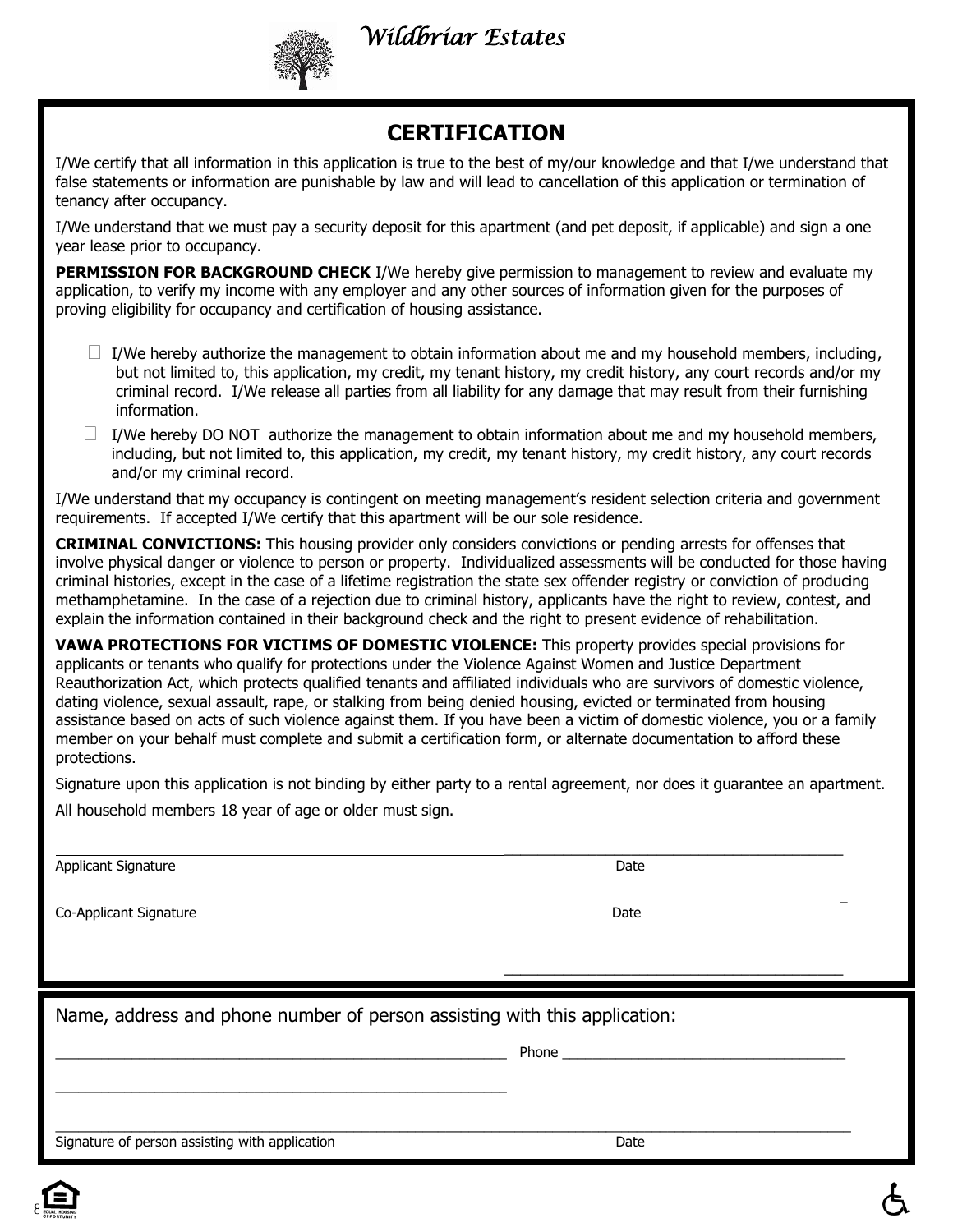### **Supported Housing Agreement**

Supported Housing is intended to help people who need some regular and or periodic services to enhance an independent lifestyle. Supported Housing is not Assisted Living. An initial Comprehensive Assessment is conducted by the Services Coordinator and is periodically updated for the resident's benefit.

**Resident Selection and Placement**: Wildbriar Estates is designed to give preference to individuals with special needs with priority given to those who have served in the armed forces for more than 6 months. It is designed for elderly and physically handicapped, visually and hearing impaired Residents, and others eligible, that need and are willing to receive and pay the Supported Housing Fee.

**Coordination of Services in a Congregate Housing Setting**: GVRPC and other established Service Providers and Partner Agencies will help ensure Residents maintain an independent, healthy lifestyle as long as possible. Service Coordination helps a Resident in obtaining supportive services, including meals, housekeeping, personal care, transportation, social/recreational programming, enrollment in a Managed Long Term Care Program and a modest level of what is sometimes called "Case Management", on a case-by-case basis, to prevent premature or unnecessary placement outside the home. Service coordination also gives family members peace of mind that their loved one is being professionally assisted, so they can focus their time on just being with the Resident.

### **Rent and Services Fees**

Services Fee is a monthly, flat rate that is paid whether or not a Resident utilizes services/activities or is in occupancy in any given month.

| <b>Amenities Package</b><br>• Spectrum Select TV Package including box and<br>connection wires/cables and Guide | <b>Supported Housing Package</b><br>• Amenities Package<br><b>PLUS</b>    |
|-----------------------------------------------------------------------------------------------------------------|---------------------------------------------------------------------------|
| • Planned Events/Use of Community Areas                                                                         | • Service Coordination & Case Management                                  |
| $\bullet$ Fitness Center                                                                                        | *See detailed list of services attached                                   |
| • Business Center Services/fax/copies                                                                           | • Individual Trash Pick-up at Apt door: at                                |
| • Library with internet service                                                                                 | designated times                                                          |
| • Hair Salon (fee for service)                                                                                  |                                                                           |
| Cost of this package per month:<br>$$100 - 1$ person<br>$$120 - 2$ people                                       | Cost of this package per month:<br>$$185 - 1$ person<br>$$200 - 2$ people |

Please select which program best fits your needs. Changes **can not** be made during the lease term.

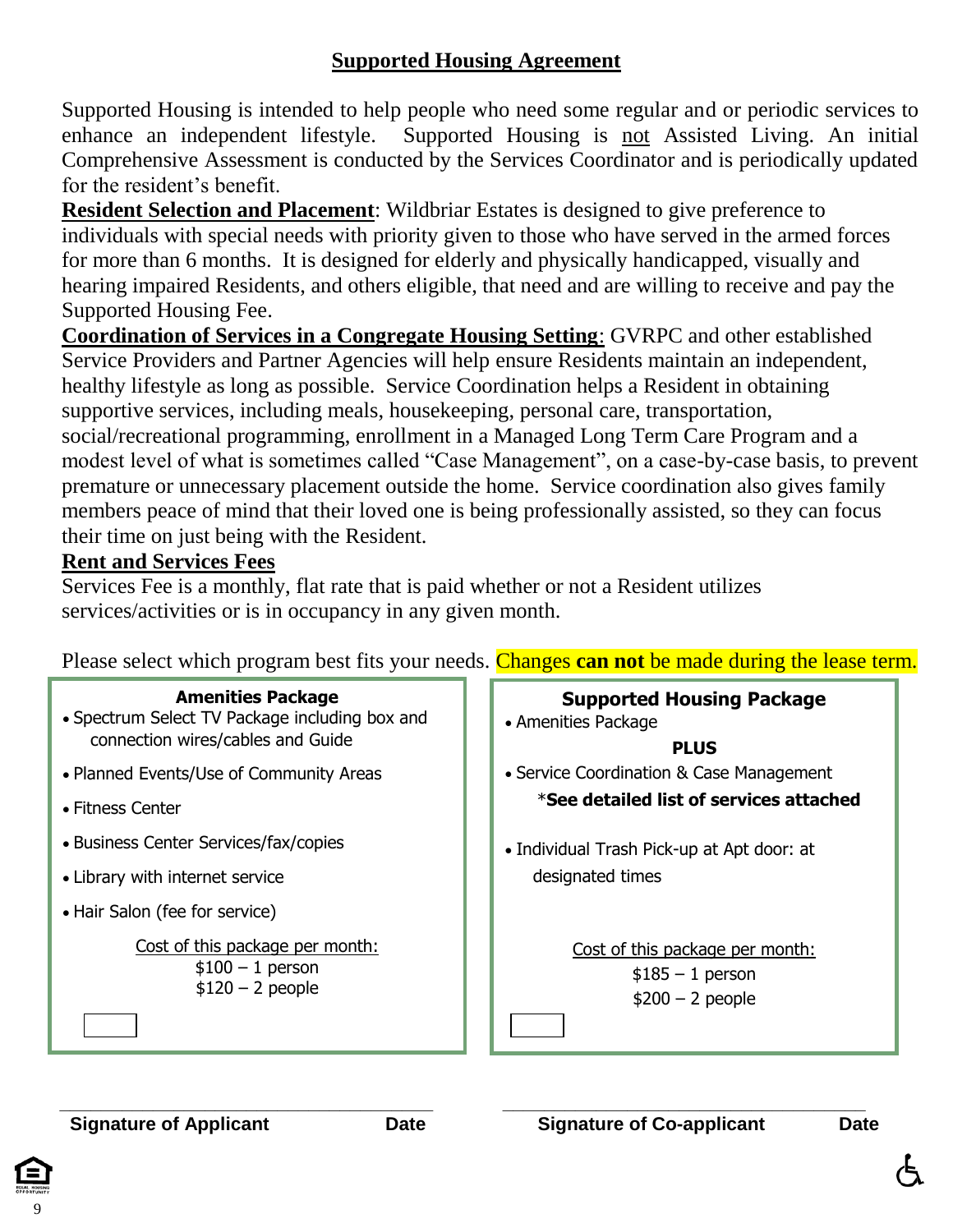# **Wildbriar Estates Service Coordination and Case Management Program**

# **Opportunities our Service Coordinator will assist you with:**

- Bill paying and budgeting
- Discounts on various utility services
- Enrollment or recertification in outside programs and entitlements such as Medicaid or SNAP
- Enrollment in a Long Term Managed Care Program and Pooled Trust
- Adding an emergency alert pendant
- Providing resources for Spiritual guidance
- Coordinate transportation to and from medical appointments and shopping
- Coordinate delivery of your prescriptions
- Assist in the completion of Advanced Directives and coordinate copies to your medical providers and family if desisted. We utilize the Five Wishes format.
- Emergency pick-up of medications from local pharmacies
- Coordinate housekeeping services
- Volunteer Opportunities
- Connect to local food banks
- ◆ Orientation to Fitness Center
- Assistance with computers available in the library

# **Advanced Opportunities**

- Provide health related clinics and seminars such as Flu Shot Clinics, Living Healthy workshops, Scam Prevention, Fall Prevention Clinics, and Medicare Seminars, etc.
- Weekly Blood Pressure Checks
- If you are admitted to the hospital or rehab, we will work with your family and discharge staff to ensure your transition to home is safe and complete
- Arranging for home medical equipment delivery and set-up including repairs and replacements.
- Arrange for home health aides if and when needed

# Service Coordinators may **NOT**:

Provide direct services, such as home health care, transportation or dispense of medication

Service Coordination and Case Management are based on each individual Resident. By signing below you understand the Supported Housing Program, and agree to participate. You

also understand this agreement is for the term of your lease, and will be renewed annually.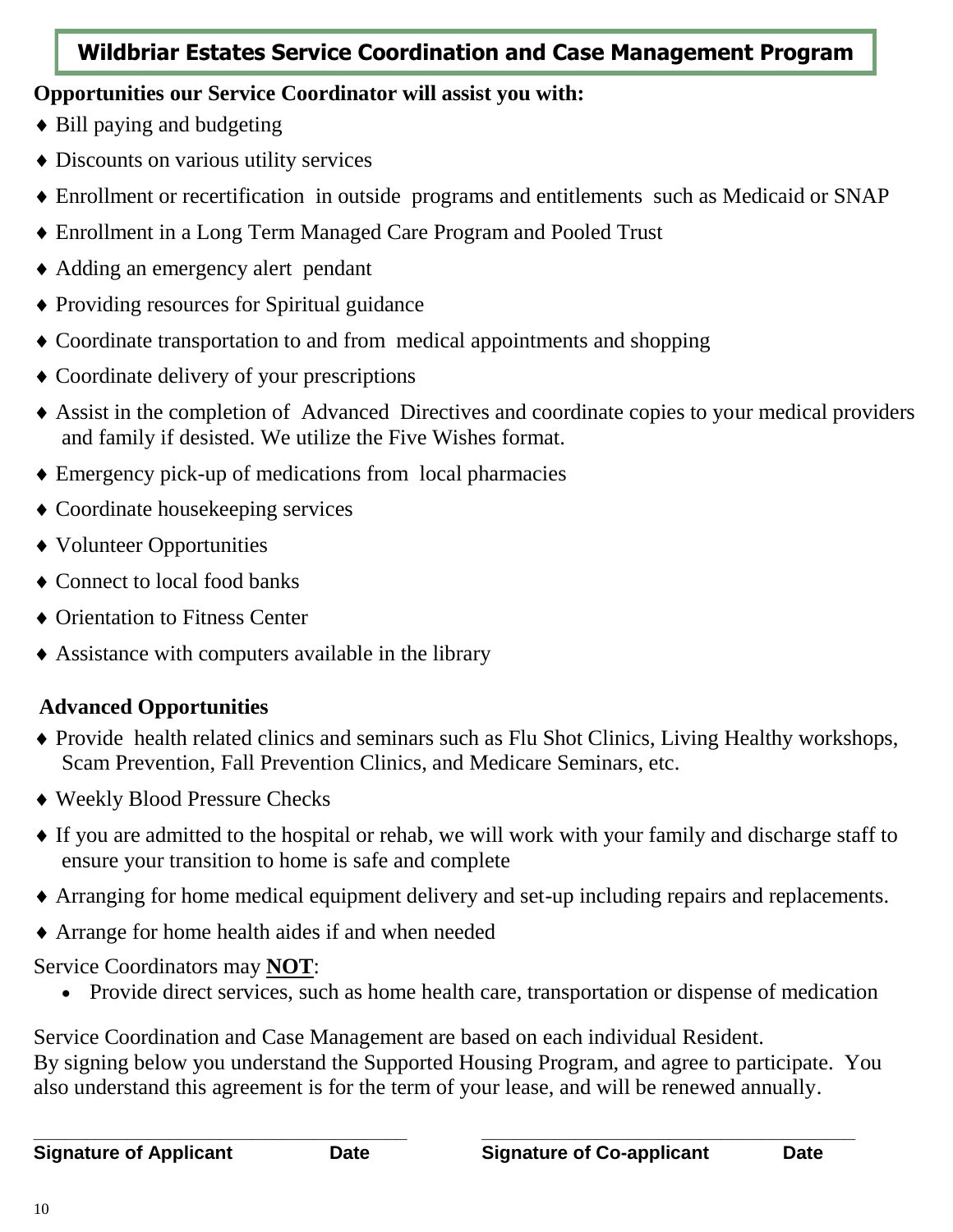### **Supported Housing Meals:**

Hot noon meals in the Dining Room are provided by the Livingston County Department of Aging and Long Term Care Nutrition Program, in partnership with Wildbriar Estates. These meals will be provided four days a week. Payment for these meals is separate and made in accordance with guidelines by Livingston County Department of Aging, New York State Office for the Aging, US Administration on Aging, and participant contributions. A fifth-day lunch option may be offered with the cost of the meal being added to your monthly Package Fee, depending on participation. Meals are optional.

| <b>Nutrition Site Lunch Plan</b> | O.F.A. Suggested Contribution of \$3.00 per meal |
|----------------------------------|--------------------------------------------------|
|                                  |                                                  |

### **Acknowledgement:**

- I understand the Supported Services and Amenities Program purposes and guidelines and understand the preference/priority Special Needs targeting selection for an apartment or townhouse unit at Wildbriar Estates is based upon my need for services and my agreement to pay the applicable Supported Housing Package Fee.
- I understand the Services Coordinator will conduct initial and periodic evaluations of my needs and directly assist me/my household who is a Wildbriar resident that I wish to include in securing and maintaining appropriate 3rd party services or assistance.
- I understand that it is my responsibility to pay outside  $3<sup>rd</sup>$  party individual's or organizations that may provide me personal care, housekeeping, special transportation, personal laundry service and any other service I choose that may be recommended and/or arranged by the Services Coordinator at Wildbriar Estates on my behalf. I understand that the Service Coordinator will assist in arranging and monitoring these, if applicable.
- I understand that failure to pay the monthly Supported/Amenities package may result in the termination of my Spectrum service which is included in the Amenities Package.

I understand that I *can not* make changes to my Supported Services Fee/Agreement during the term of my lease.

**\_\_\_\_\_\_\_\_\_\_\_\_\_\_\_\_\_\_\_\_\_\_\_\_\_\_\_\_\_\_\_\_\_\_\_\_ \_\_\_\_\_\_\_\_\_\_\_\_\_\_\_\_\_\_\_\_\_\_\_\_\_\_\_\_\_\_\_\_\_\_\_\_ Signature of Applicant Date Signature of Co-applicant Date**